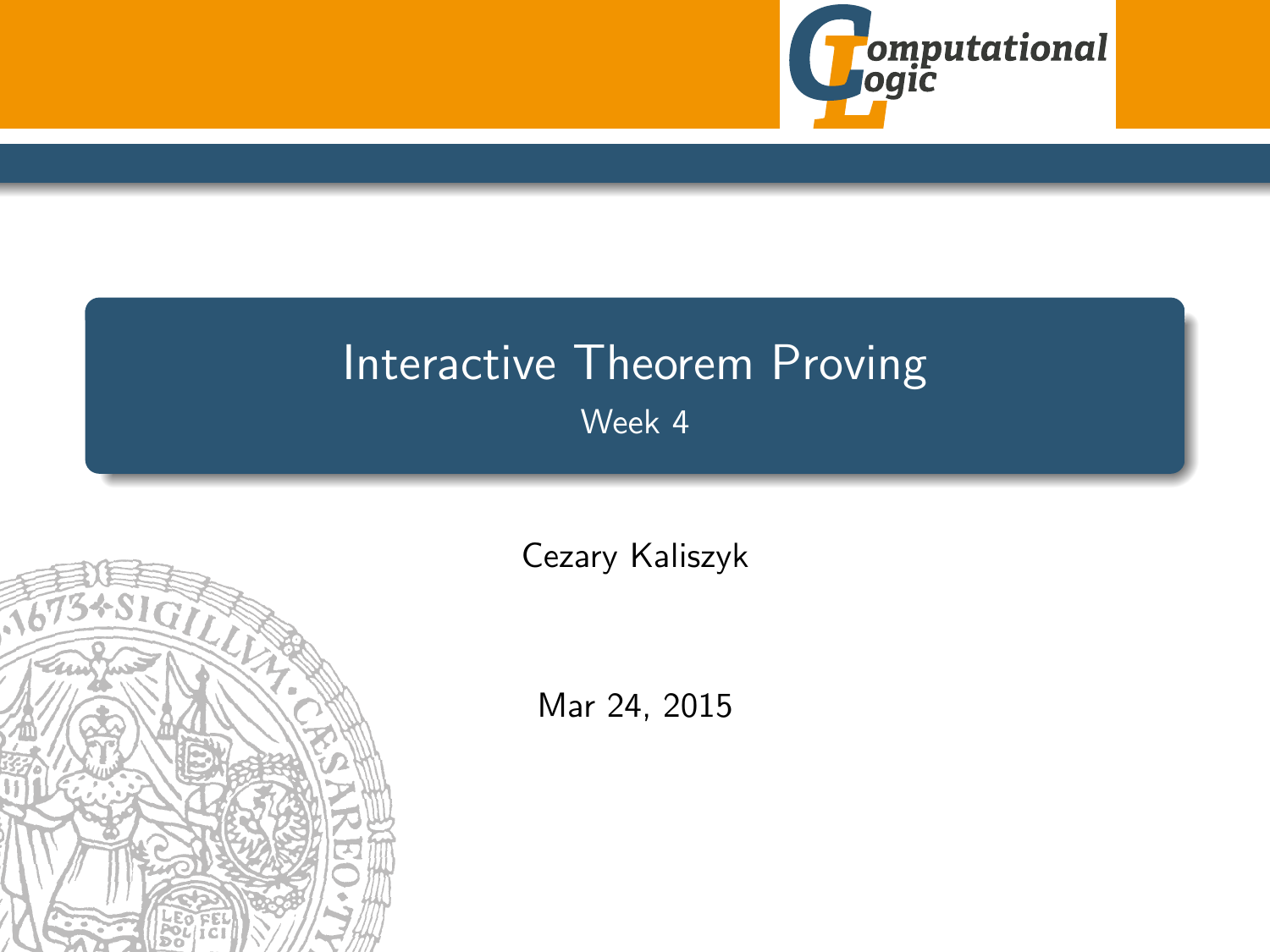# So far

### Proof Assistants, HOL Light, λ<sup>→</sup>

- Gentzen Style Natural Deduction
- Intuitionistic Logic
- Properties of  $\lambda_{\rightarrow}$
- BHK interpretation

## **Today**

- Principal types
- $\bullet\lambda$ -cube
- Dependent types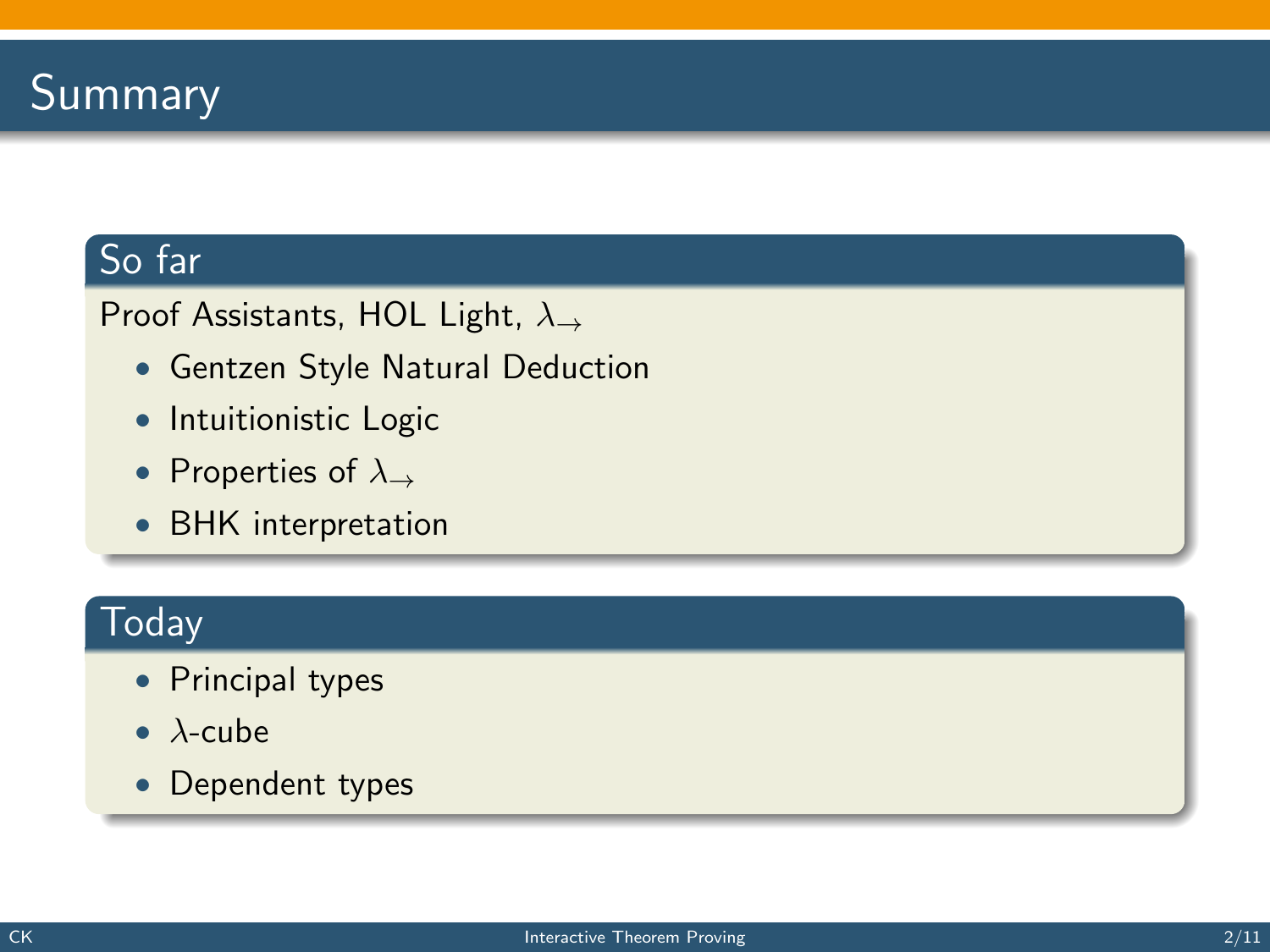### Definition: type substitution

A map from type variables to types

#### Definition: unifier

For two given types  $\sigma$  and  $\tau$  their unifier, is such a type substitution s that  $s(\sigma) = s(\tau)$ 

### Definition: mgu (most general unifier)

Given types  $\sigma$  and  $\tau$  their mgu is a type substitution s, such that:

• 
$$
s(\sigma) = s(\tau)
$$

• 
$$
\forall t \cdot t(\sigma) = t(\tau) \rightarrow \exists r \cdot t = r \circ s
$$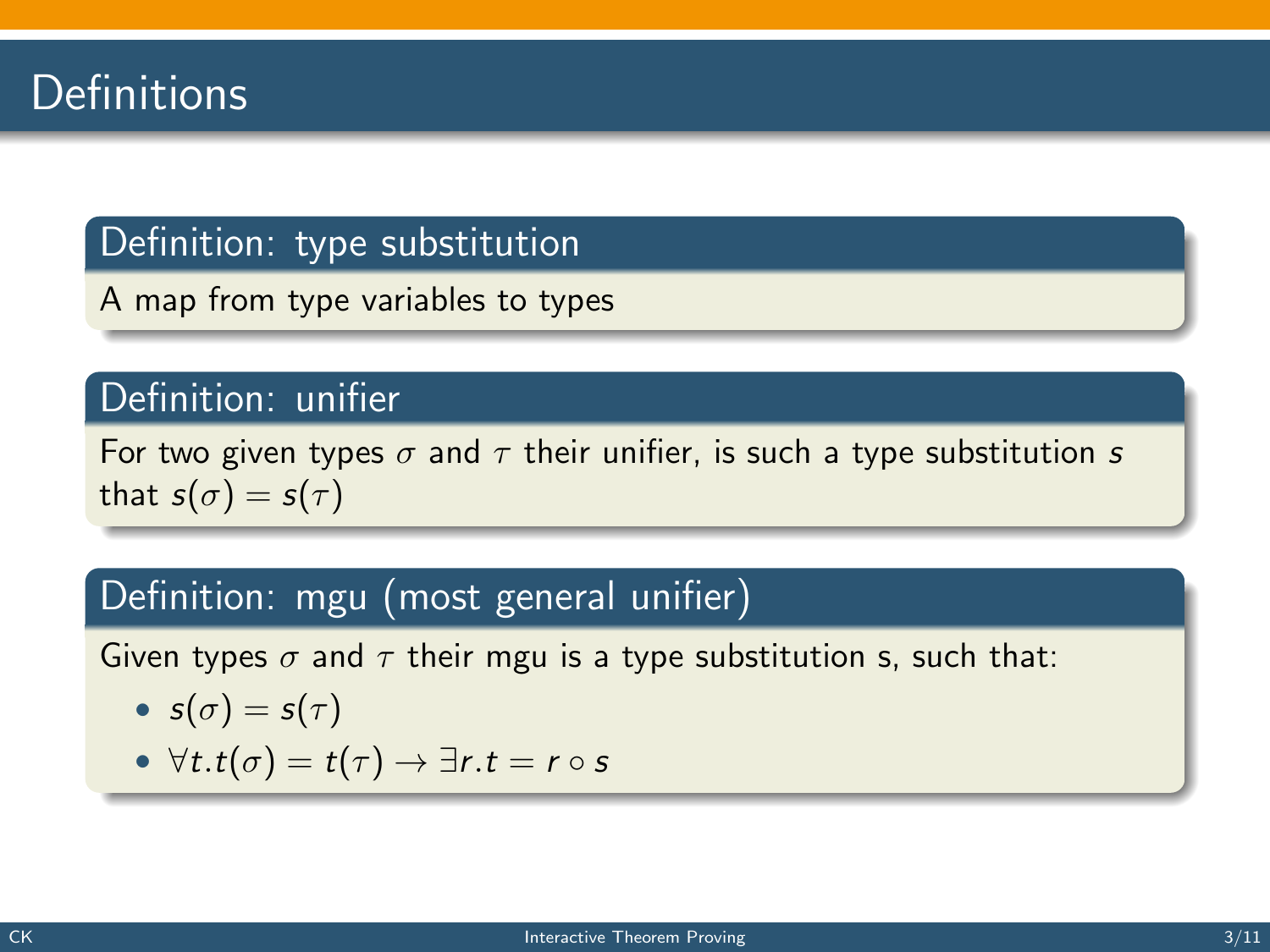### Definition: type substitution

A map from type variables to types

### Definition: unifier

For two given types  $\sigma$  and  $\tau$  their unifier, is such a type substitution s that  $s(\sigma) = s(\tau)$ 

### Definition: mgu (most general unifier)

Given types  $\sigma$  and  $\tau$  their mgu is a type substitution s, such that:

• 
$$
s(\sigma) = s(\tau)
$$

• 
$$
\forall t \cdot t(\sigma) = t(\tau) \rightarrow \exists r \cdot t = r \circ s
$$

The above notions generalize to lists of types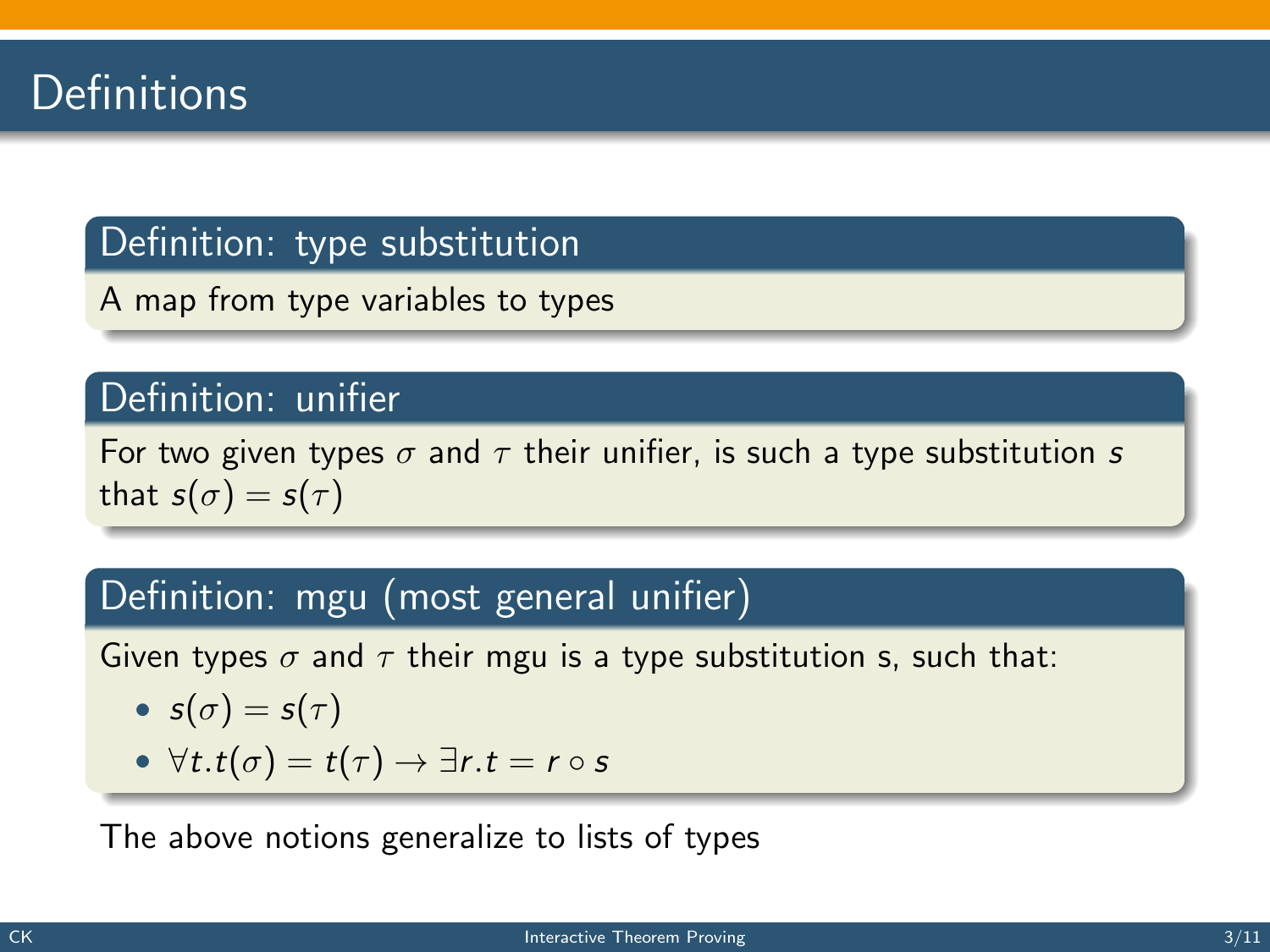# In  $\lambda_{\rightarrow}$  only one function

Input:  $\sigma_1, \ldots, \sigma_n$ , output: mgu or "not unifiable".

$$
E_1; g(\tau_1, \ldots, \tau_n) \approx g(\tau'_1, \ldots, \tau'_n); E_2
$$
\n
$$
E_1; \tau_1 \approx \tau'_1; \ldots; \tau_n \approx \tau'_n; E_2
$$
\n
$$
\frac{E_1; \tau_1 \rightarrow \tau_2 \approx \tau'_1 \rightarrow \tau'_2; E_2}{E_1; \tau_1 \approx \tau'_1; \tau_2 \approx \tau'_2; E_2}
$$
\n
$$
\frac{E_1; \alpha \approx \tau; E_2 \quad \alpha \notin V(\tau)}{(E_1; E_2) \{\alpha/\tau\}}
$$
\n
$$
\frac{E_1; \tau \approx \alpha; E_2 \quad \alpha \notin V(\tau)}{(E_1; E_2) \{\alpha/\tau\}}
$$
\n
$$
\frac{E_1; \tau \approx \tau; E_2}{E_1; E_2}
$$
\n
$$
E_1; \tau \approx \tau; E_2
$$
\n
$$
E_1; E_2
$$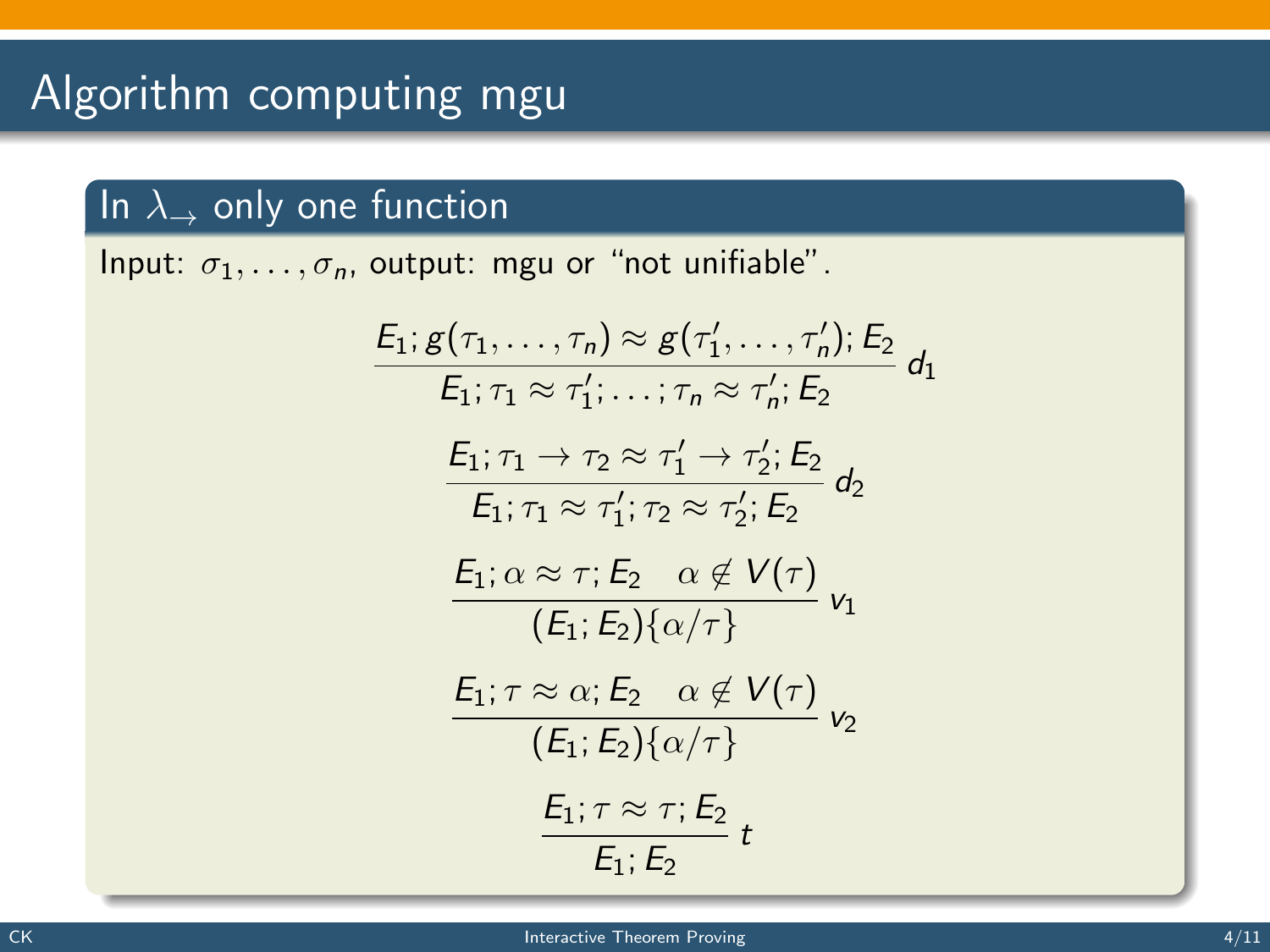# Principal Types

### Definition: Principal type

 $\sigma$  is a principal type for an untyped  $\lambda$ -term M if:

- $M : \sigma$  in STT à la Curry
- $\forall \tau, M : \tau \to \exists s.\tau = s(\sigma)$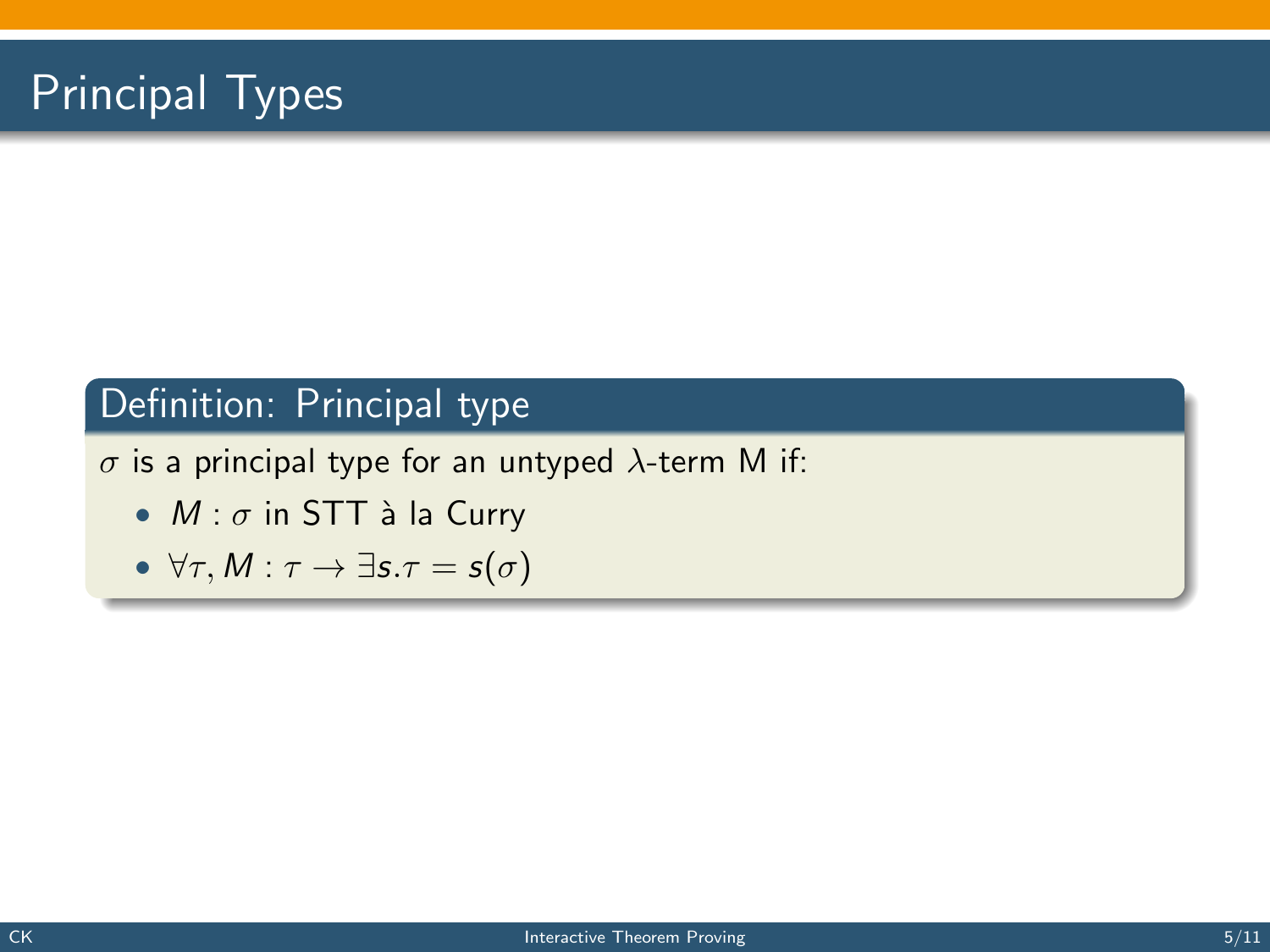$$
\lambda x^{\alpha}. \lambda y^{\beta}. y^{\beta} (\lambda z^{\gamma}. y^{\beta} x^{\alpha})
$$

- 1. Assign type variables to all variables:  $x : \alpha, y : \beta, z : \gamma$ .
- 2. Assign type variables to all applicative subterms:  $v \times : \delta$ .  $y(\lambda z.yx): \epsilon.$
- 3. Generate equations between types, necessary for the term to be typable:

$$
\beta = \alpha \to \delta \ \ \beta = (\gamma \to \delta) \to \epsilon
$$

4. Find a most general unifier that solves the above equations:

$$
\alpha:=\gamma\rightarrow\delta,\beta:=(\gamma\rightarrow\delta)\rightarrow\epsilon,\delta:=\epsilon
$$

5. The principal type of  $\lambda x.\lambda y.y(\lambda z.xy)$  is now:

$$
(\gamma \to \epsilon) \to ((\gamma \to \epsilon) \to \epsilon) \to \epsilon
$$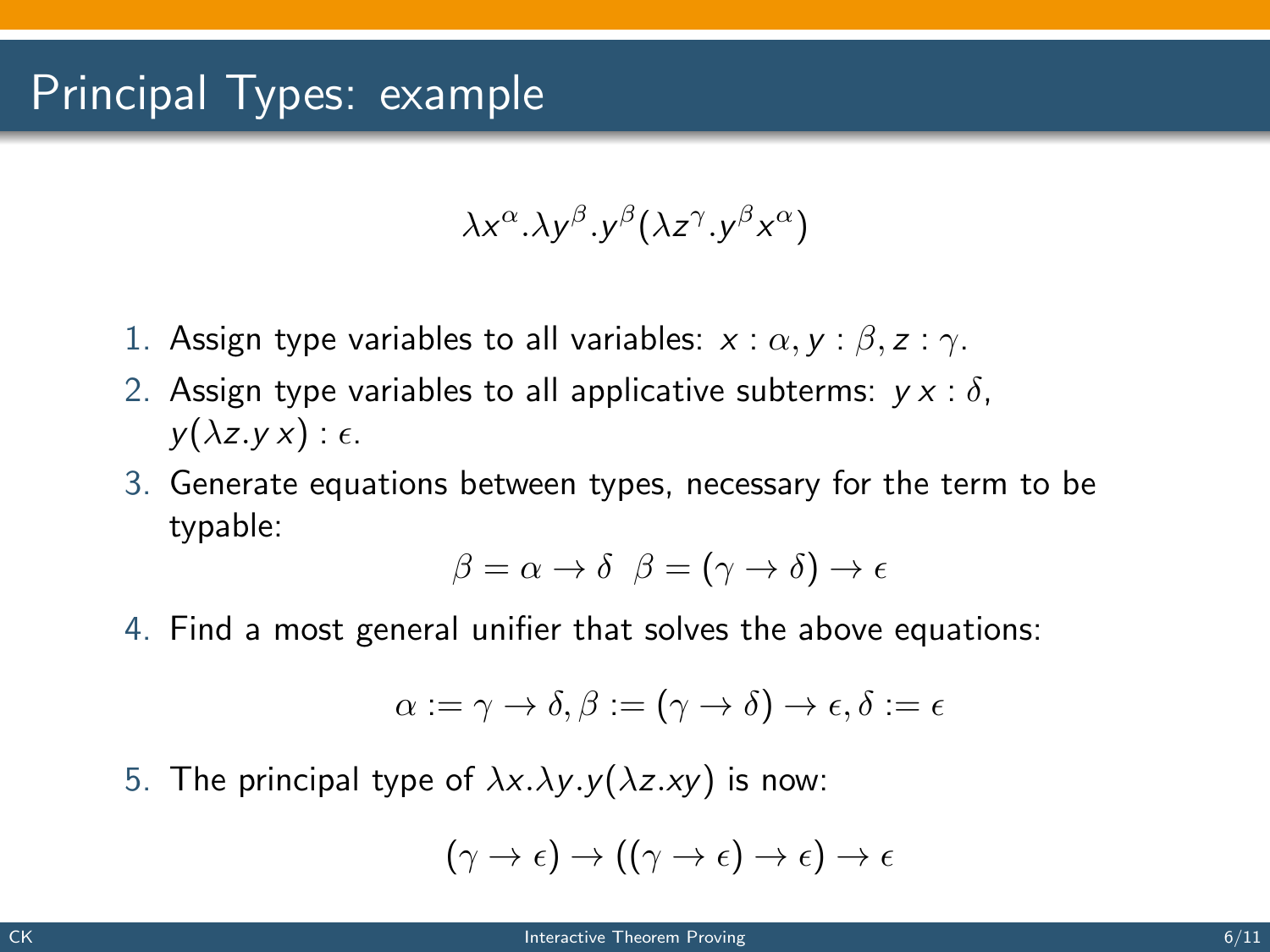# Typical questions in Type Theory

TCP (type checking problem)

 $M \cdot \sigma$ ?

TSP (type synthesis problem) (variant of well-typedness)  $M:$ ?

# TIP (type inhabitation problem) (variants: closed term,  $\varnothing$ ) ? :  $\sigma$

- For  $\lambda_{-}$  all are decidable
	- both in Curry and in Church style
- TCP and TSP are usually equivalent
	- application typing rule is to blame
- TCP and TSP quickly become undecidable in Curry style
	- TIP corresponds to provability in some logic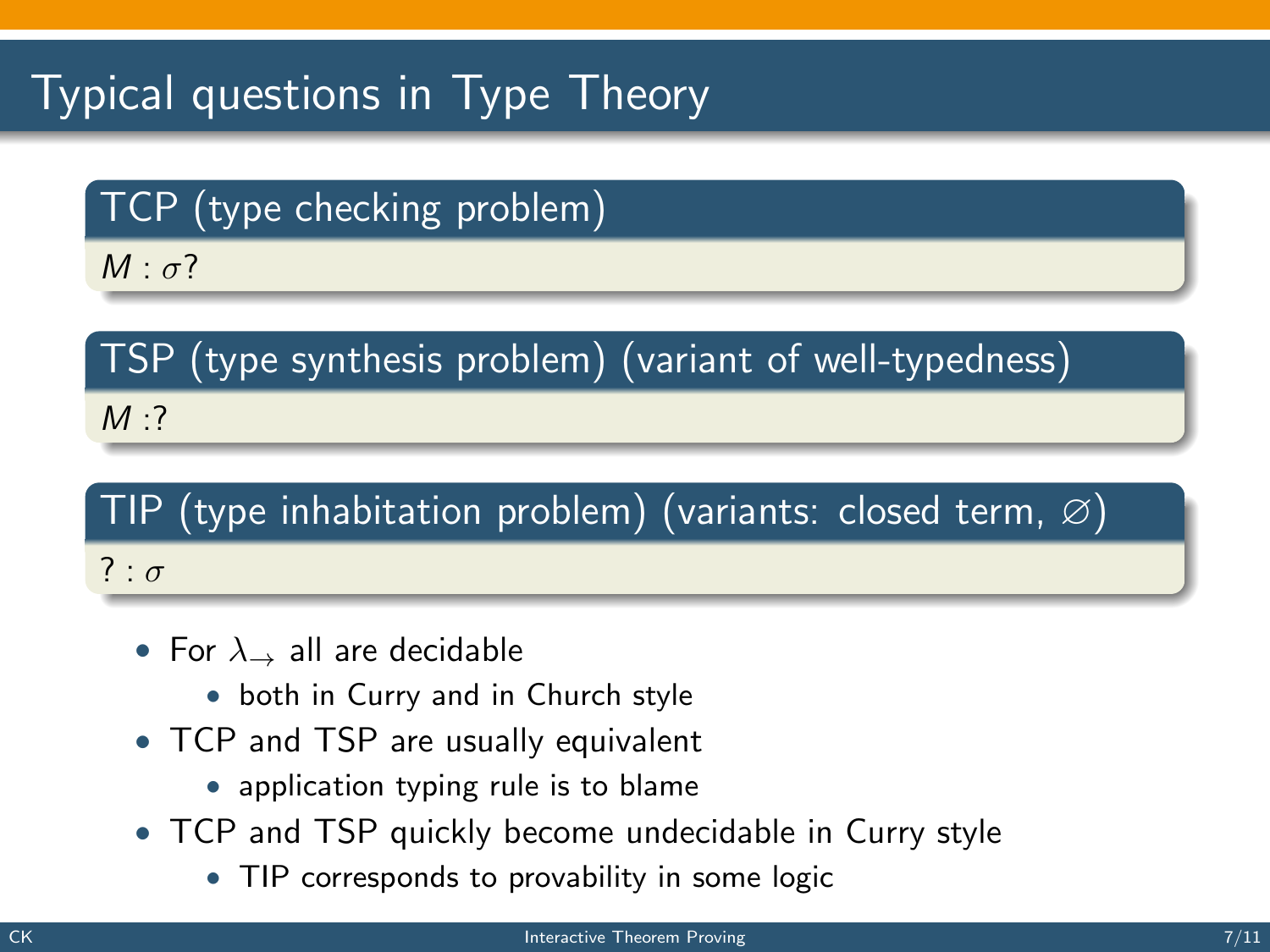

predicate logic  $\longleftrightarrow \lambda_P$  (dependent types) 2nd order propositional logic  $\longleftrightarrow \lambda_2$ , System F (2nd order typed  $\lambda$ -calc)  $\lambda_{\omega}$  (type operators)

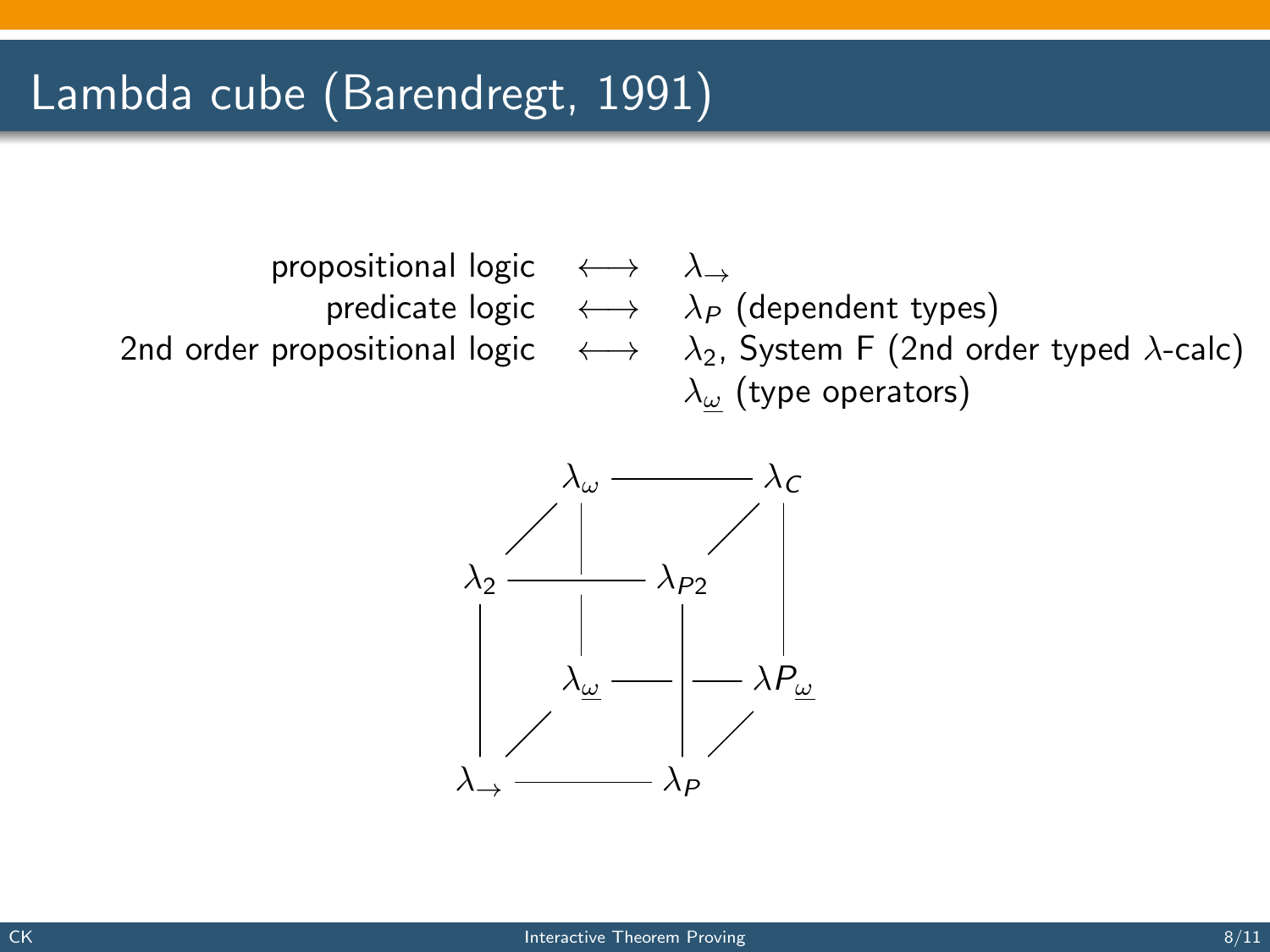# Lambda cube (again)

## Four kinds of dependencies



- terms on terms (already in  $\lambda_{\rightarrow}$ )
- dependent types  $(\lambda_P)$
- polymorphism  $(\lambda_2)$
- terms depend on types
- Combining the three is hard! (Girard's paradox)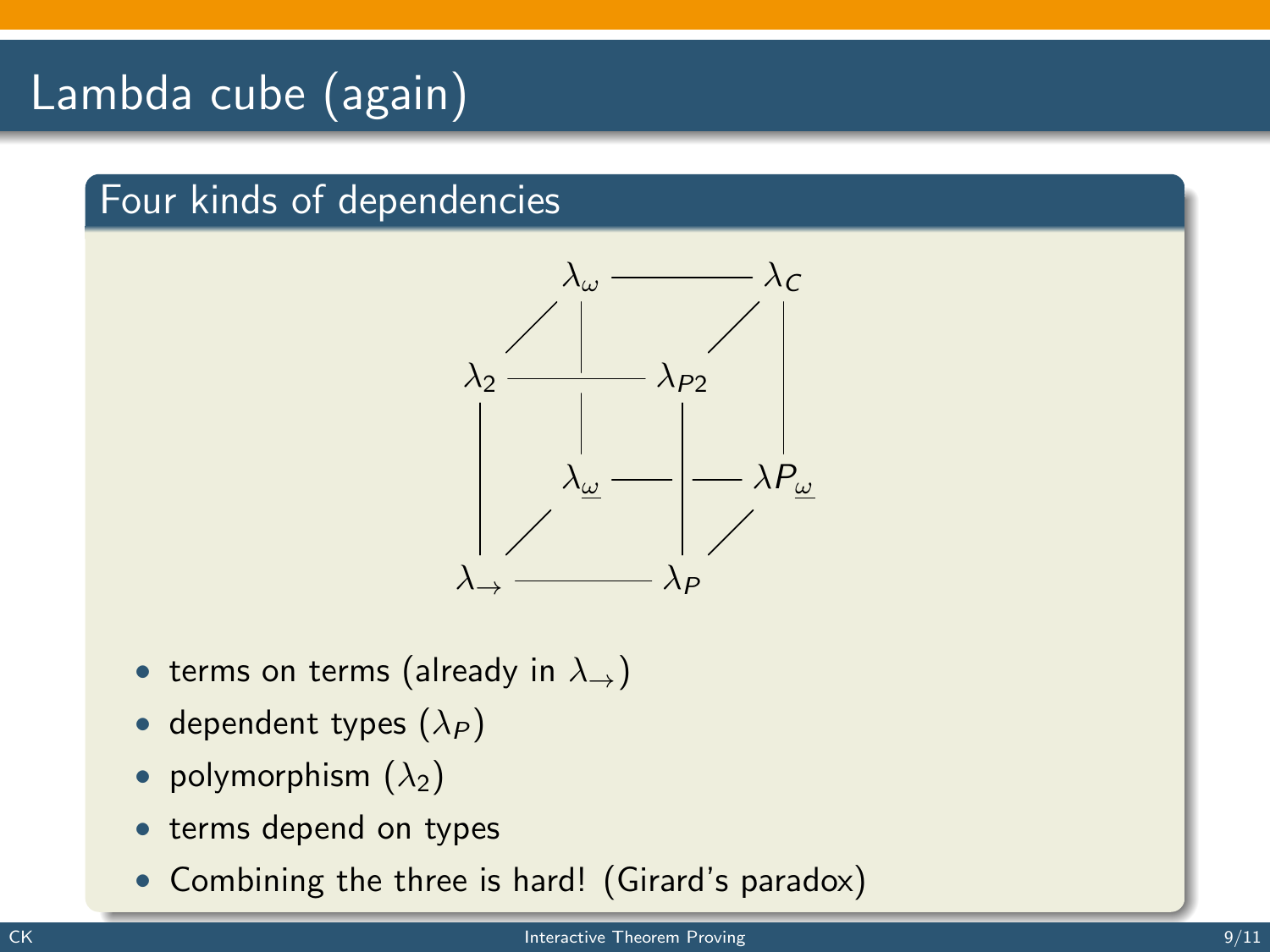# Dependent types vs Polymorphism vs CoC

### Printf

What type does it have?

# Bit-strings of length  $n$

- Type of bit-strings:  $bs : \mathbb{N} \to \star$
- Bit-string made of zeros:  $0_{bs}$  :  $(\forall n : \mathbb{N})$ bs $(n)$
- $\bullet \mathbb{R}^{\mathbb{N}}$

# Vectors (later polymorphic)

• Type of hd?

### Constructive Division  $a/b/\!\!/P$  ≈  $\frac{a}{b\neq 0}$  .